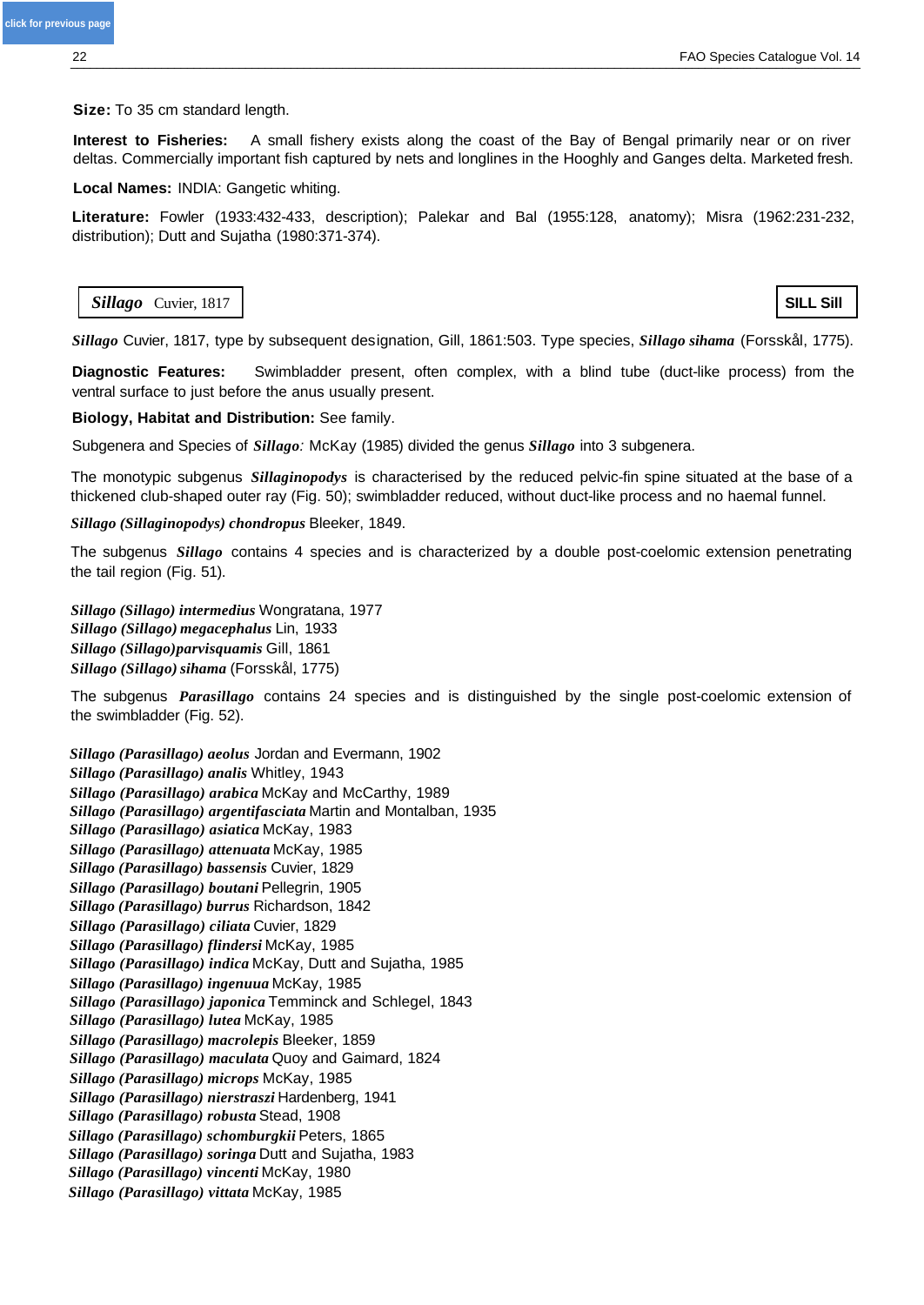## **Key to Species of** *Sillago*

- **1 a.** Pelvic-fin spine very small and situated at the base of a thickened club-shaped outer pelvic-fin ray; swimbladder reduced, no duct-like process; no modified caudal vertebrae present (subgenus *Sillaginopodys)* (Figs 49, 50) .......................................................................................... *S. chondropus*
- **1 b.** No club-shaped outer pelvic-fin ray ................................................................................................................... **-> 2**

**SWIMBLADDER** pelvic-fin spine club-shaped outer pelvic-fin thickened ray ray outer pelvic-fin ray **Fig. 49 S.** *chondropus* **Fig. 50 Pelvic-fin**

- **2a.** Swimbladder divided posteriorly into 2 tapering extensions projecting below vertebral column into tail musculature (Fig. 51) ............................................................................................ *(subgenus Sillago) -> 3*
- **2b.** Swimbladder with a single posterior extension below vertebral column and entering the tail section (Fig. 52) .......................................................................................................... *(subgenus Parasillago) -> 6*



**Fig. 51 Subgenus** *Sillago* **Fig. 52 Subgenus** *Parasillago*

- **3a.** Dorsal-fin spines XII or XIII; 79 to 84 lateral-line scales; 39 or 40 vertebrae (Fig. 53) ................................................................................................................................................. *S. parvisquamis*
- **3b.** Dorsal-fin spines XI; 66 to 72 lateral-line scales; 33 or 34 vertebrae .............................................. **-> 4**

| dorsal-fin spines XII-XIII |  |
|----------------------------|--|
|                            |  |
|                            |  |
|                            |  |

**Fig. 53** *S. parvisquamis*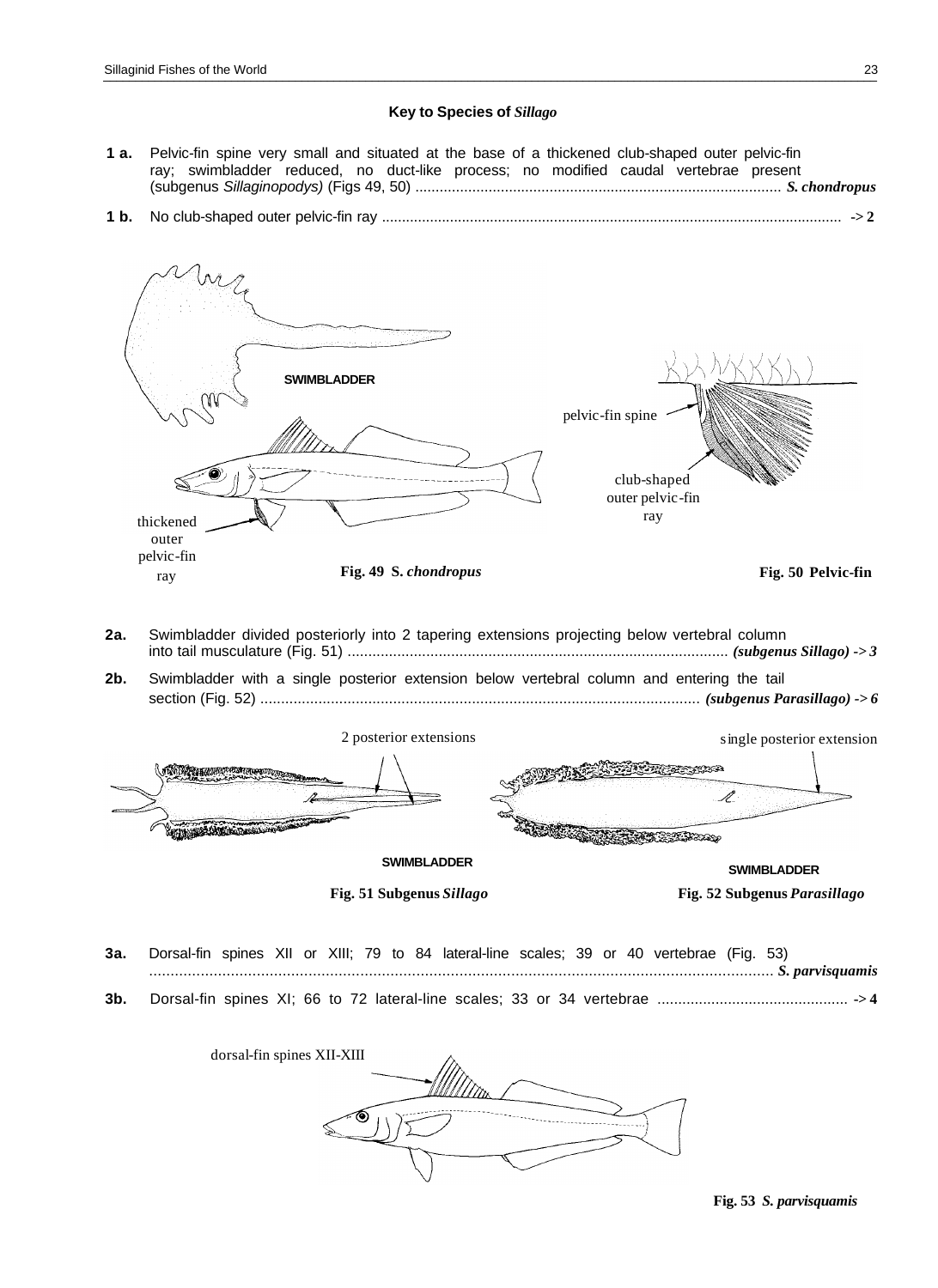<span id="page-2-0"></span>**4a.** Body with a longitudinal row of dark spots below the lateral line and a series of dark saddle-like blotches on back (Fig. 54) ................................................................................................................ *S. intermedius* **4b.** Body uniform in coloration ................................................................................................................................... **-> 5** dorsal-fin spines XI  $d\gamma$  blotches on back and sides **Fig. 54** *S. intermedius* **5a.** Head length 24 to 30% of standard length; vertebrae 33 (Fig. 55) ............................................................. *S. sihama* **5b.** Head length 33% of standard length; vertebral number unknown (a doubtful species) ................................................................................................................................................. *S. megacephalus* head length 24-30% of standard **Fig. 55** *S. sihama* **6a.** A dark brown, dusky or blue-black spot or blotch on or just preceding the base of the pectoral fin (Fig. 56) ............................................................................................................................................................. **-> 7 6b.** No dark blotch at base of pectoral fin although a bright yellow or orange spot may be present (Fig. 57) ............................................................................................................................................................... **-> 11** ◉ Ō dark blotch at base The Fig. 56 no dark blotch at <br>
Fig. 56 no dark blotch at **Fig. 57**<br>
base of pectoral fin **Fig. 57 7a.** Body colour uniform in adults (juveniles to 90 mm have darker blotches along the sides and back) with the snout bluish in some large specimens; dorsal fin with XI spines in first fin, and I spine and 16 to 18 soft rays in the second fin; anal fin with II spines and 15 to 17 soft rays; lateral-line scales 60 to 69; vertebrae 14 or  $15 + 5$  to  $8 + 11$  to 14, total 32 to 34; swimbladder with rudimentary tubules projecting anteriorly and a series of sawtooth-like pockets laterally (Fig. 58) (eastern Australia) ....................................................................................................................... *S. ciliata* **7b.** Body with dark blotches or rusty brown bars .................................................................................................... **-> 8** uniform body colour rudimentary tubules projecting anteriorly P **Fig. 58** *S. ciliata* **SWIMBLADDER**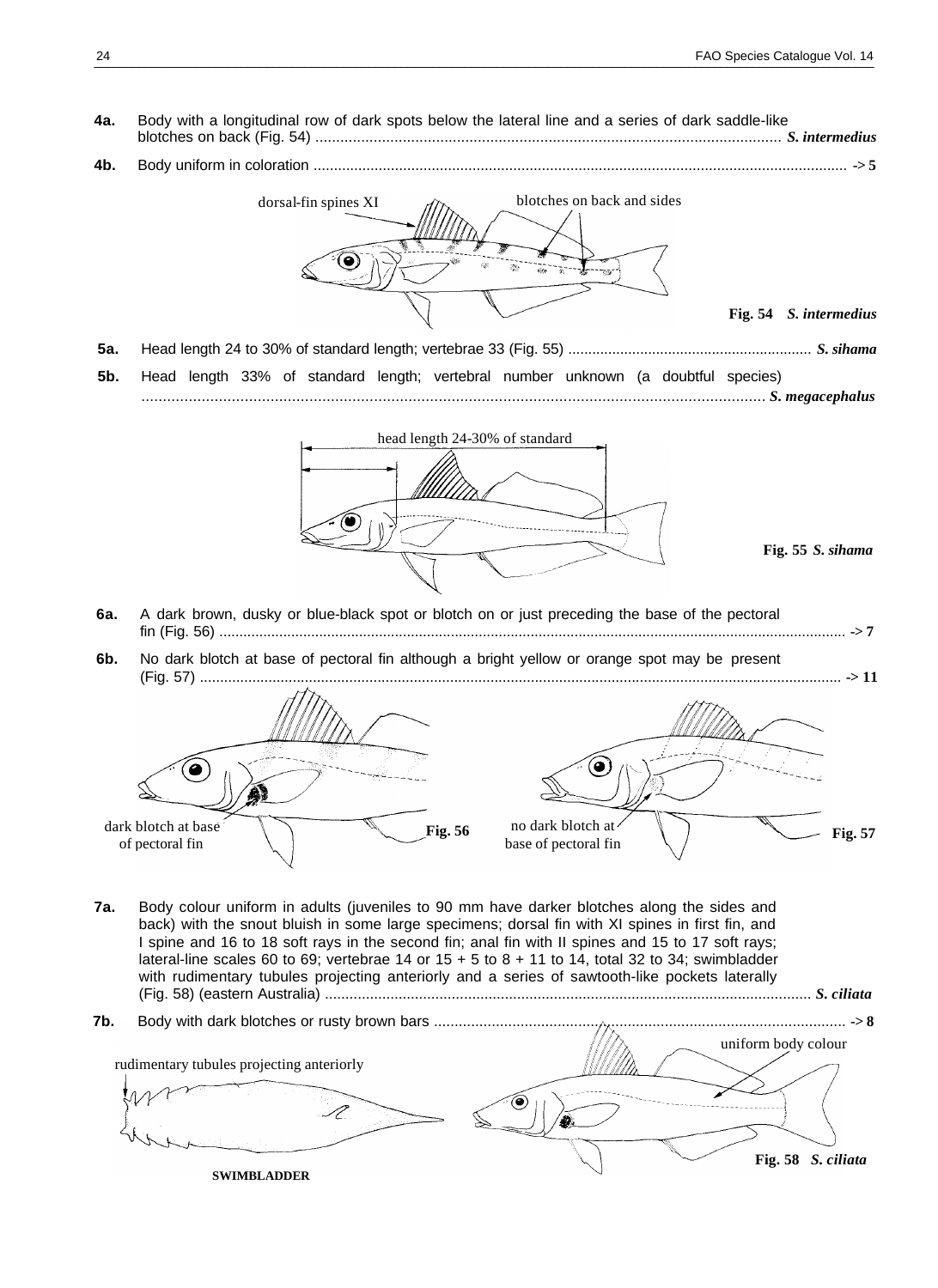**8a.** Body with 8 to 11 oblique well-defined rusty-brown bars dorsally; first dorsal fin with XI spines, and second dorsal fin with I spine and 17 to 19 soft rays; anal fin with II spines and 16 to 18 soft rays; lateral-line scales 65 to 70; vertebrae 13 or  $14 + 8$  to  $12 + 7$  to 10, total 32 to 34; swimbladder with a median anterior projection and very rudimentary anterolateral projections (Fig. 59) (western Australia) .................................................................................................................... *S. vittata* **8b.** Body without well-defined rusty-brown bars ........................................................................................................ **-> 9** 8-11 oblique well-defined bars 1 median anterior very rudimentary anterolateral projections projection ⇁ **Fig. 59** *S. vittata* **SWIMBLADDER 9a.** Upper and lover dark blotches on sides joined at least posteriorly; first dorsal fin with XI spines, and second dorsal fin with I spine and 19 to 21 soft rays; anal fin with Il spines and 19 or 20 soft rays; lateral-line scales 71 to 75; vertebrae 34 to 36; swimbladder with a short median extension anteriorly and a complex anterolateral extension that continues posteriorly to the duct-like process (Fig. 60) (eastern Australia) ......................................................................... *S. maculata* **9b.** Upper and lover dark blotches separate; swimbladder without complex anterolateral extensions extending well posteriorly to end of abdomen .................................................................................... **-> 10** upper and lover blotches short median anterolateral extensions continues joined posteriorly extension anteriorly posteriorly to duct-like process ø **RACTES AND STATE Fig. 60** *S. maculata* **SWIMBLADDER 10a.** Swimbladder with four rudimentary anterolateral extensions that are normally convoluted; usually 19 or 20 anal-fin rays; usually 35 vertebrae (Fig. 61) (northern coast of Australia, southern New Guinea and Indonesia) ....................................................................................................... *S. burrus* **10b.** Swimbladder with three rudimentary anterolateral extensions that may be simple or convoluted; usually 18 anal-fin rays; vertebrae 34 (Fig. 62) (western Pacific except Australia and southern New Guinea) ............................................................................................................................... *S. aeolus* 4 rudimentary anterolateral extensions 3 rudimentary anterolateral extensions Ĥ **SWIMBLADDER SWIMBLADDER** upper and lower blotches separated 0 18 anal-fin rays 19-20 anal-fin rays **Fig. 62** *S. aeolus* **Fig. 61** *S. burrus*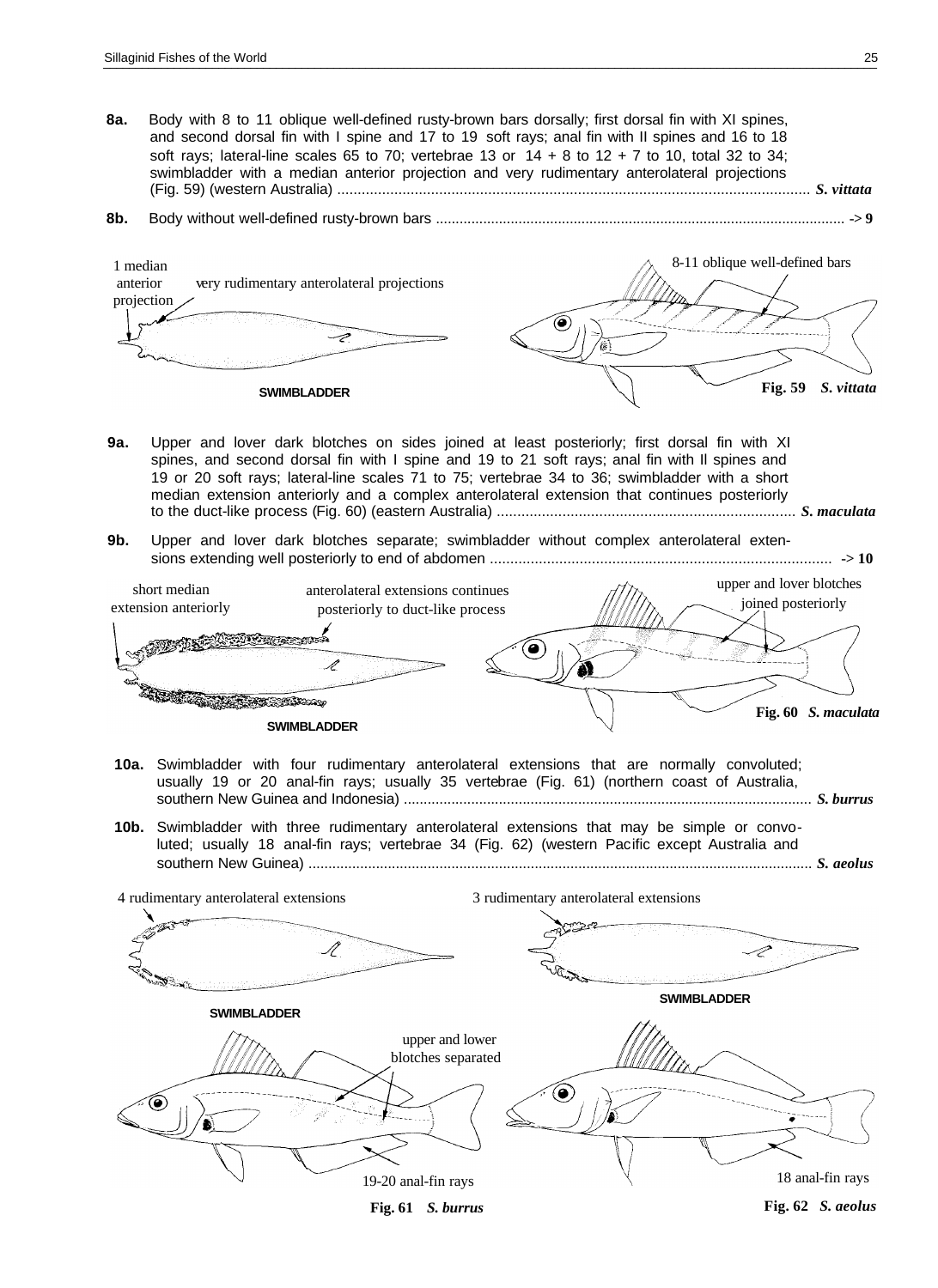- **11a.** Body with oblique narrow rusty brown bars that may be partly broken into lines of more or less contiguous rusty brown or orange-brown spots (Figs 63, 64) ................................................................ **-> 12 11 b.** Body without oblique rusty brown bars; some faint dark blotches or small spots may be present in juveniles less than 100 mm standard length ................................................................................. **-> 13**
- **12a.** A longitudinal row of brown or rusty brown blotches along middle of side on or below lateral line; body pale, not silvery; upper oblique bars not formed of lines of contiguous rusty brown spots; midlateral silvery stripe generally indistinct; vertebrae 13 + 9 to 11 + 9 to 11 (Fig. 63) (southeastern Australia) ....................................................................................................................... *S. flindersi*
- **12b.** No longitudinal row of brown or rusty brown blotches on or below lateral line; belly silvery; upper oblique bars usually formed of lines of contiguous rusty brown to orange-brown spots; midlateral silvery stripe conspicuous; vertebrae 12 to  $14 + 12$  to  $14 + 7$  to 9 (Fig. 64) (western Australia, southern Australia and western Victoria ............................................................................. *S. bassensis*

oblique bars  $\sqrt{\frac{1}{2}}\lambda$  oblique bars of lines and spots ◉ row of blotches on sides **Fig. 63** *S. flindersi* **Fig. 64** *S. bassensis*

- **13a.** Base of first dorsal-fin spine of adults with a sharply keeled anterior edge bearing on the lower part a white or pale yellow spot with a black or black-brown spot above; first dorsal fin with XI spines, and second dorsal fin with I spine and 16 to 18 soft rays; anal fin with II spines and 16 to 19 soft rays; lateral-line scales 64 to 70; vertebrae  $13 + 8$  to  $12 + 8$  to 12, total 33 (Fig. 65) (southern Australia) ............................................................................................................... *S. robusta*
- **13b.** Base of first dorsal-fin spine not keeled and without a black spot or blotch above a white or yellow base ..................................................................................................................................................... **-> 4**



**14a.** Total vertebrae 37 to 40; lateral-line scales usually more than 73 (except some *S. schomburgkii*) ............................................................................................................................................................. **-> 15 14b.** Total vertebrae 32 to 36; lateral-line scales usually less than 73 (except *S. japonica* and some *S. indica) ....................................................................................................................................................* **-> 18**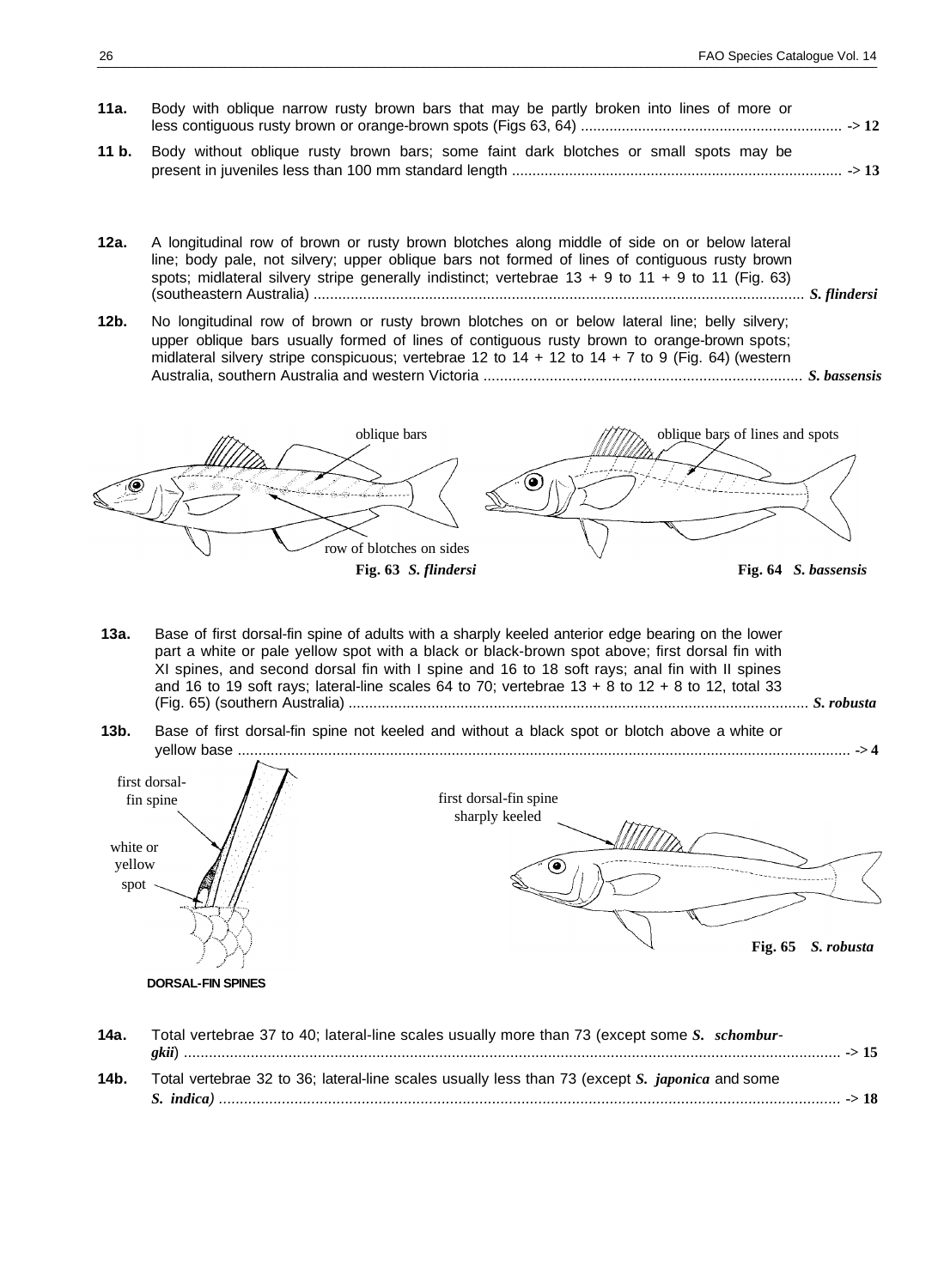- **16a.** Dorsal-fin rays 21; snout 39 to 40% of head length; abdominal vertebrae 13 or 14; modified vertebrae 3 or 4 (Fig. 66) (Gulf of Tongking and China) ............................................................................ *S. boutani*
- **16b.** Dorsal-fin rays 22 to 24; snout 31 to 38% of head length; abdominal vertebrae 15 or 16; modified vertebrae 0 or 1 (Fig. 67) (Arabian Gulf) .................................................................................... *S. arabica*



**Fig. 66** *S. boutani* **Fig. 67** *S. arabica*



- **17a.** Anterior margin of swimbladder concave; first dorsal fin with X to XII (mostly XI) spines, and second dorsal fin with I spine and 19 to 22 soft rays; lateral-line scales 66 to 76; vertebrae 16 or 17 + 8 to 11 + 10 to 13, total 37 (Fig. 68) (western Australia and South Australia) ................................................................................................................................................................ *S. schomburgkii*
- **17b.** Anterior margin of swimbladder convex; first dorsal fin with XII to XIII (mostly XII) spines, and second dorsal fin with I spine and 19 to 21 soft rays; lateral-line scales 73 to 77; vertebrae 15 + 2 + 20, total counts range from 37 to 39; body with faint to distinct dark blotches in 3 series laterally (Fig. 69) (Arabian Gulf) ................................................................................................ *S. attenuata*



**18a.** Swimbladder with anterolateral extensions recurved posteriorly (Fig. 70) .................................................... **-> 19 18b.** Swimbladder without posteriorly recurved anterolateral extensions (Fig. 75) .............................................. **-> 21**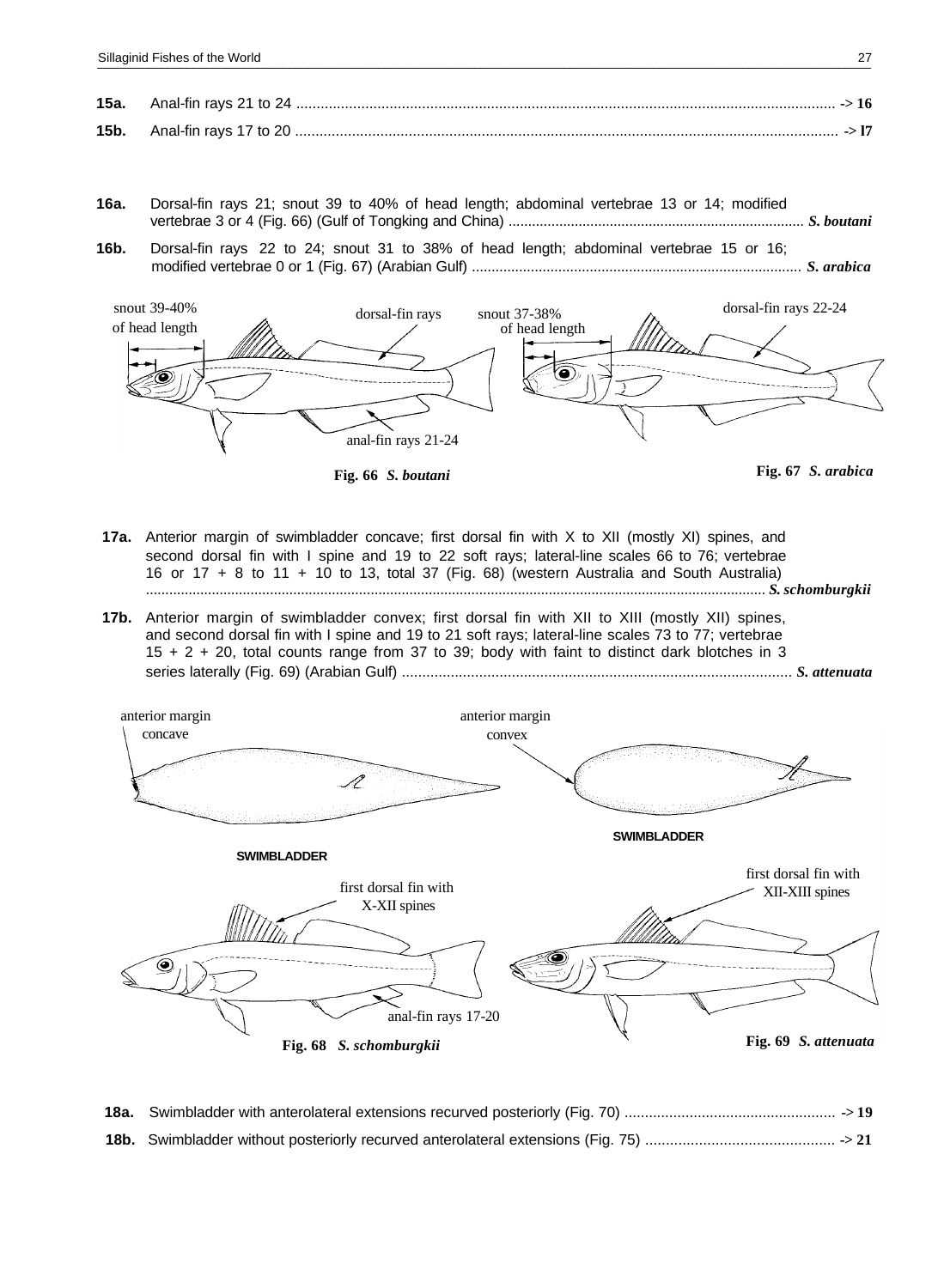- **19a.** Swimbladder with 2 anterior extensions in addition to the anterolateral extensions extending posteriorly (Fig. 70); lateral-line scales 68 to 70 (India) .............................................................................. *S. indica*
- **19b.** Swimbladder with a single anterior extension in addition to the posteriorly directed anterolateral extensions (Fig. 72) ................................................................................................................................. **-> 20**



- **20a.** Membrane of second dorsal fin with a more or less continuous grey stripe formed of minute black dots running parallel to and closer to anterior edge of each ray; extensions of swimbladder extend to less than half length of swimbladder (Fig. 71) (India) .......................................... *S. soringa*
- **20b.** Membrane of second dorsal fin without a more or less continuous grey stripe but with margin of fin finely spotted with brown or black; extensions of swimbladder extend posteriorly to almost half length of swimbladder (Fig. 72) (Thailand and Taiwan) ........................................................... *S. asiatica*



- **21 b.** Lateral-line scales 64 or more .................................................................................................... **-> 23**
- **22a.** Anal-fin rays 14 to 17 (Fig. 73) (southern New Guinea and northern Australia) ......................................................................................................................................... *S. analis; S. nierstraszi*
- **22b.** Anal-fin rays 19 to 21 (Fig. 74) (Indonesia to Philippines, excluding Australia) ................................ *S. macrolepis*



**Fig. 73** *S. analis*

**Fig. 74** *S. macrolepis*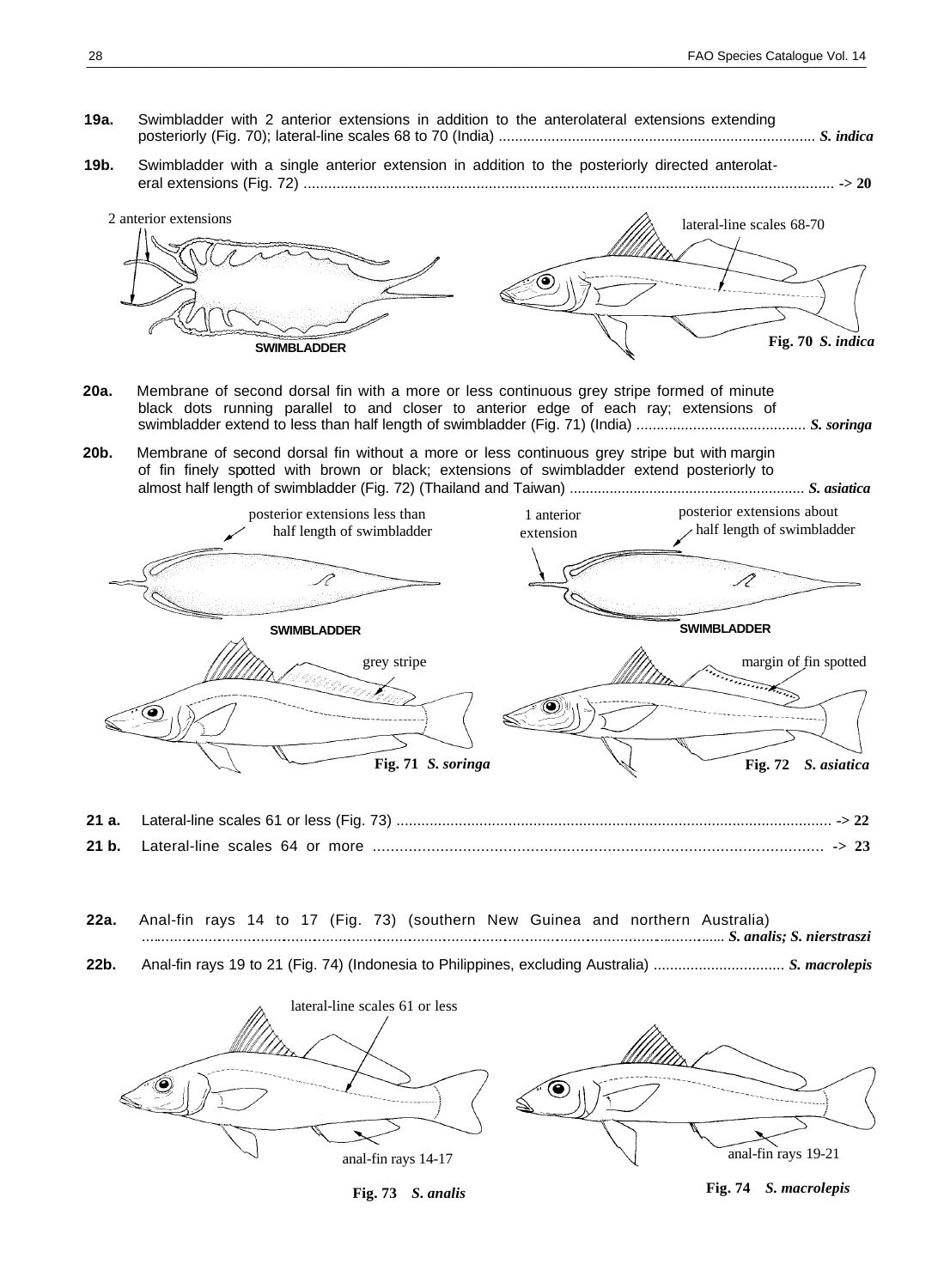- **24a.** Swimbladder with a small bulbous anterior projection and without anterolateral extensions projecting anteriorly (Fig. 75) (southwestern India)............................................................................. **S.** *vincenti*
- **24b.** Swimbladder with a pointed median anterior extension and anterolateral extensions projecting anteriorly (Fin; 76, 77) .......................................................................................... **-> 25**

lateral-line scales 64 or more small bulbous anterior projection ╱ **Fig. 75** *S. vincenti* **SWIMBLADDER** anal-fin rays

- **25a.** Scales between lateral line and base of first dorsal-fin spine 5; usually 13 abdominal vertebrae; small species (Fig. 76) (northern Australia to India and Sri Lanka) ........................................ *S. lutea*
- **25b.** Scales between lateral line and base of first dorsal-fin spine 3; usually 14 abdominal vertebrae; moderate species (Fig. 77) (Japan, Korea, China and Taiwan) ........................................... *S. japonica*



anterolateral extensions projecting anteriorly

**SWIMBLADDER SWIMBLADDER** 5 rows of scales between base of first dorsal-fin spine and lateral line 3 rows of scales between base of first dorsal-fin spine and lateral line **Fig. 76** *S. lutea* **Fig. 77** *S. japonica*

- **26a.** Dorsal-fin rays 19; anal-fin rays 19; cheek scales cycloid; vertebrae 13 + 5 + 16, total 34; eye diameter 14 to 16% of head length (Fig. 78) (Taiwan) ............................................................................. *S. microps*
- **26b.** Dorsal-fin rays 17 or 18; anal-fin rays 17; eye more than 19% of head length ............................................... **-> 27**

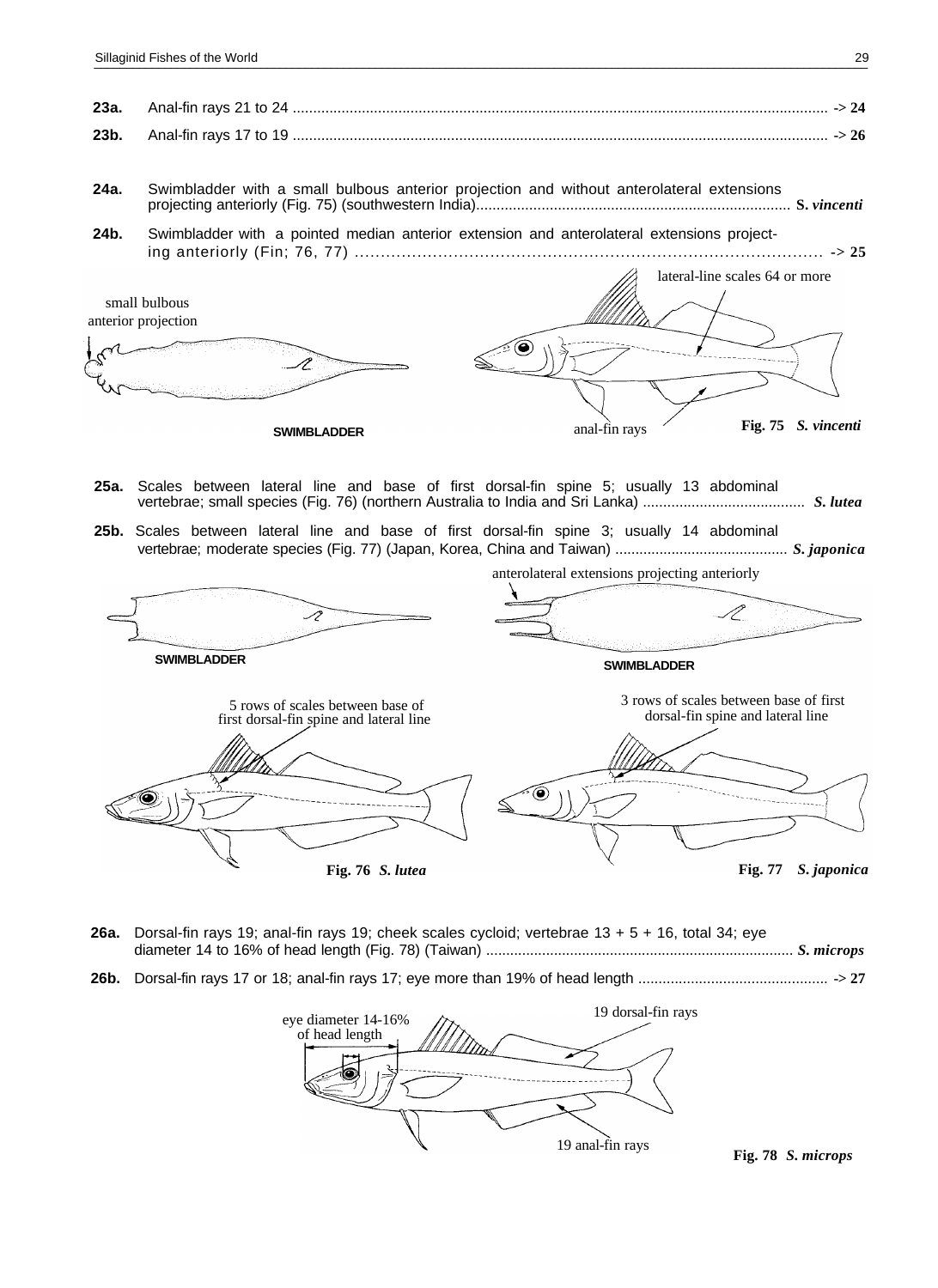- **27a.** Dorsal-fin rays 17; cheek scales ctenoid; vertebrae 13 + 9 to 11 + 9 to 11, total 33; eye diameter 19 to 23% of head length; no wide brilliant silvery stripe on side (Fig. 79) (Thailand, India and northern Australia) .................................................................................................................... *S. ingenuua*
- **27b.** Dorsal-fin rays 17 or 18; cheek scales with upper row cycloid and lower 2 rows ctenoid; eye diameter 28 to 29% of head length; a wide brilliant silvery stripe on side (Fig. 80) (Lumbucan Island, Philippines) ....................................................................................................................... *S. argentifasciata*



**Fig. 79** *S. ingenuua* **Fig. 80** *S. argentifasciata*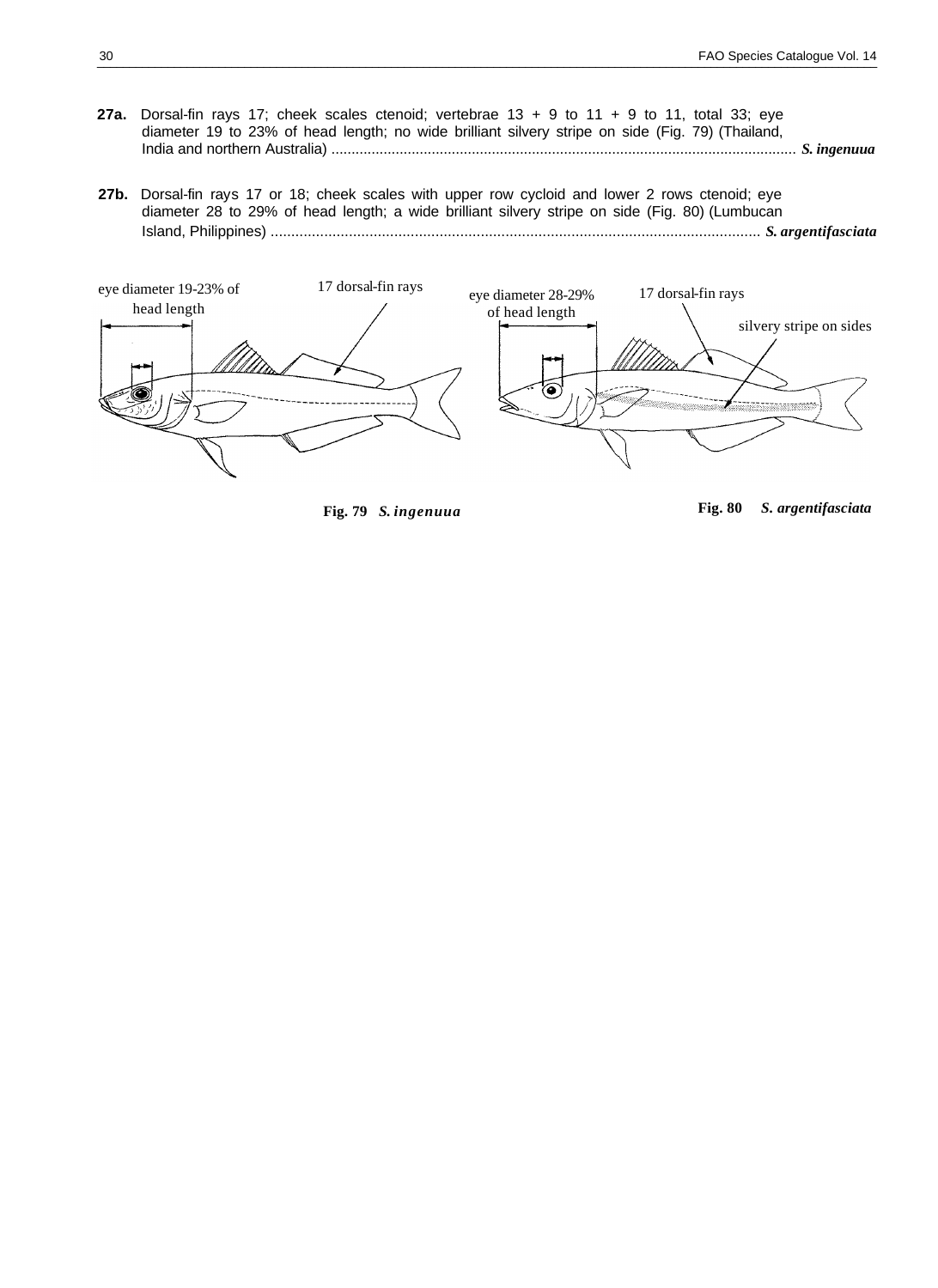*Sillago aeolus* Jordan and Evermann, 1902

Fig. 81

**SILL Sill 5**

*Sillago aeolus* Jordan and Evermann, 1902:360, fig. 24 (Keerun, Formosa).

**Synonyms:** *Sillago macrolepis* (non *Sillago macrolepis* Sleeker): Evermann and Seale, 1907:187. *Sillago maculata* (non *Sillago maculata* Quoy and Gaimard): Sleeker, 1858:161 (Indonesian localities), 1874:71 (part); Kner, 1865:127; Pellegrin, 1905:83; Seale, 1914:69 (Hong Kong); Weber and de Beaufort, 1931:174 (part); Fowler, 1933:423-425 (part, localities), 1935:150, 1937:238, 1949:52; Martin and Montalban, 1935:224-225, pl. 1, fig. 2; Smith, 1949:204 (South Africa); Suvatti, 1950:394 (Bangkok, Rayong); Herre, 1953:478-479 (part, many localities); Palekar and Bal, 1955:128 (part); Munro, 1955:122 (Ceylon), 1958:178; Scott, 1959:56 (Malaysia); Shao and Chang, 1978:5, 1979:695-705; Dutt and Sujatha, 1980:372; McKay, 1980:383-384; Masuda et al., 1984:151, pl. 134-B; Sano and Mochizuki, 1984:137-141, fig. 1 A. *Sillago (Parasillago) maculata aeolus:* McKay, 1985:27-28; Shao et al., 1986:147.

**FAO Names: En** - Oriental sillago; **Fr** – Pêche-madame oriental; **Sp** - Silago oriental.



**Diagnostic Features:** First dorsal fin with XI spines and second dorsal fin with I spine and 18 to 20 soft rays; anal fin with II spines and 17 to 19 (usually 18) soft rays. Lateral-line scales 67 to 72. Vertebrae: 13 or 14 abdominal + 4 to 7 modified + 14 to 16 caudal, 34 total. Swimbladder with three rudimentary anterolateral extensions instead of four; differs from *Sillago maculata* in lacking well developed anterolateral extensions reaching to level of vent. **Colour:** Very similar to *Sillago burrus* but has the most posterior mid-lateral dark brown blotch elongate and reaching caudal flexure.

**Geographical Distribution:** Singapore, Thailand, China, Hong Kong, Taiwan, Philippines and southern Japan. Possibly distributed throughout the Indo-West Pacific from Delagoa Bay, southern Africa to Okinawajima, Japan, but not recorded from Australia or southern New Guinea (Fig. 82).

**Habitat and Biology:** Little known. Occurs in a depth range from 0 to 60 m. Maxwell (1921) records juveniles burrowing in the sand.

**Size:** To 30 cm standard length.

**Interest to Fisheries:** Small local fisheries exist throughout the range of this species, particularly where bottom trawls are employed. The flesh is prone to spoil rapidly and the Oriental sillago is not considered as highly as the inshore sillaginids.

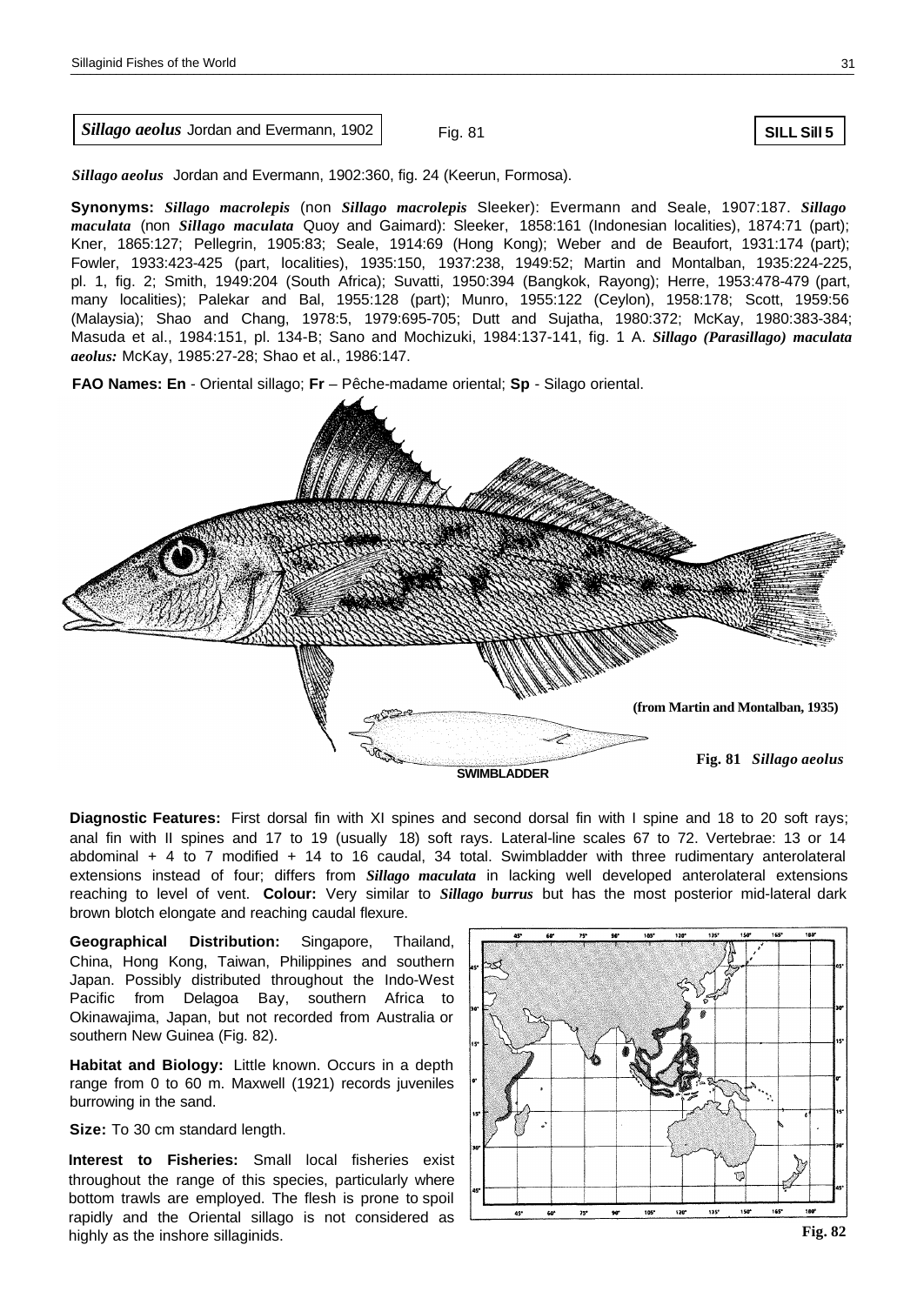**Local Names:** AUSTRALIA: Oriental trumpeter whiting; JAPAN: Hoshi-gisu; MALAYSIA: Ebi, Bulus-bulus, Bêbulus, Kedondong; PHILIPPINES: Oso-so, Asuhos; SOUTH AFRICA: Gevlekte sillago; TANZANIA: Mtambaanchi, Tambanji, Sondo.

**Literature:** Jordan and Richardson (1909:192, fig. 18); McKay (1985).

**Remarks:** *Sillago aeolus* has not been found in association with *S. burrus* or *S. maculata.* Specimens of this well patterned complex are required from Indonesia where 2 species may be sympatric.

*Sillago analis* Whitley, 1943

Fig. 83

**SILL Sill 6**

*Sillago analis* Whitley, 1943:184 (Shark's Bay, Western Australia).

**Synonyms:** *Sillago ciliata* (non *Sillago ciliata* Cuvier): Paradice and Whitley, 1927:89; Taylor, 1964:174 (description).

**FAO Names: En** - Golden lined sillago; **Fr** - Pêche-madame doré; **Sp** - Silago aureolineado.



**SWIMBLADDER**

**Fig. 83** *Sillago analis* **(after Grant, 1972)**

**Diagnostic Features:** First dorsal fin with XI spines and second dorsal fin with I spine and 16 to 18 soft rays; anal fin with II spines and 14 to 17 soft rays. Lateral-line scales 54 to 61. Vertebrae: 13 or 14 abdominal + 4 to 8 modified + 11 to 15 caudal, 33 or 34 total. The shape of the swimbladder is very similar to *S. ciliata.* **Colour:**  No dark spot at base of pectoral fin; Body light silvery, slightly darker to dusky above; a dull golden silver to golden yellow stripe below lateral line; pelvic and anal fins pale yellow to bright yellow; pectoral fin with a darker dusting of fine black-brown spots.